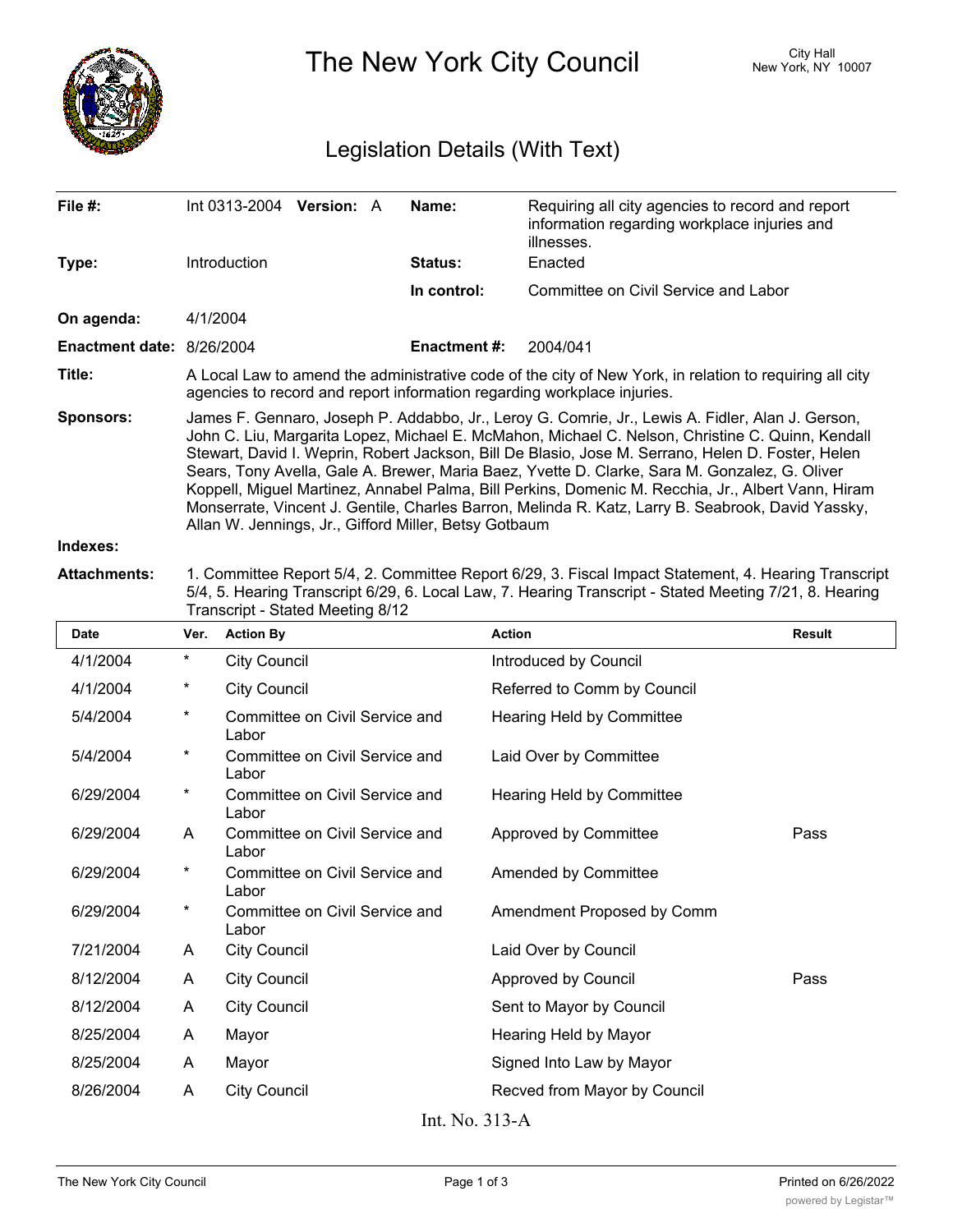## **File #:** Int 0313-2004, **Version:** A

By Council Members Gennaro, Addabbo, Jr., Comrie, Fidler, Gerson, Liu, Lopez, McMahon, Nelson, Quinn, Stewart, Weprin, Jackson, DeBlasio, Serrano, Foster, Sears, Avella, Brewer, Baez, Clarke, Gonzalez, Koppell, Martinez, Palma, Perkins, Recchia, Vann, Monserrate, Gentile, Barron, Katz, Seabrook, Yassky, Jennings, The Speaker (Council Member Miller) and The Public Advocate (Ms. Gotbaum)

A Local Law to amend the administrative code of the city of New York, in relation to requiring all city agencies to record and report information regarding workplace injuries.

## Be it enacted by the Council as follows:

Section 1. Section 12-127 of the administrative code of the city of New York is amended by adding new subdivision c to read as follows:

c. (1) Each agency shall keep a record of any workers' compensation claim filed by an employee, the

subject of which concerns an injury sustained in the course of duty while such employee was employed at such

agency. Such record shall include, but not be limited to, the following data:

(i) the name of the agency where such employee worked;

(ii) such employee's title;

(iii) the date such employee or the city filed such claim with the appropriate office of the state of New York, if any;

(iv) the date the city began to make payment for such claim, or the date such claim was established by the appropriate state office and the date the city began to make payment for such claim pursuant to such establishment, if any;

(v) the date such injury occurred;

(vi) the location at which such injury occurred;

(vii) the nature of such injury, including, but not limited to, the circumstances of such injury, the type or diagnosis of such injury and a description of how such injury occurred;

(viii) the length of time such employee is unable to work due to such injury, if any; and

(ix) a list of any expenses paid as a result of such claim, including, but not limited to, expenses

relating to wage replacement, medical costs, administrative costs and any penalties.